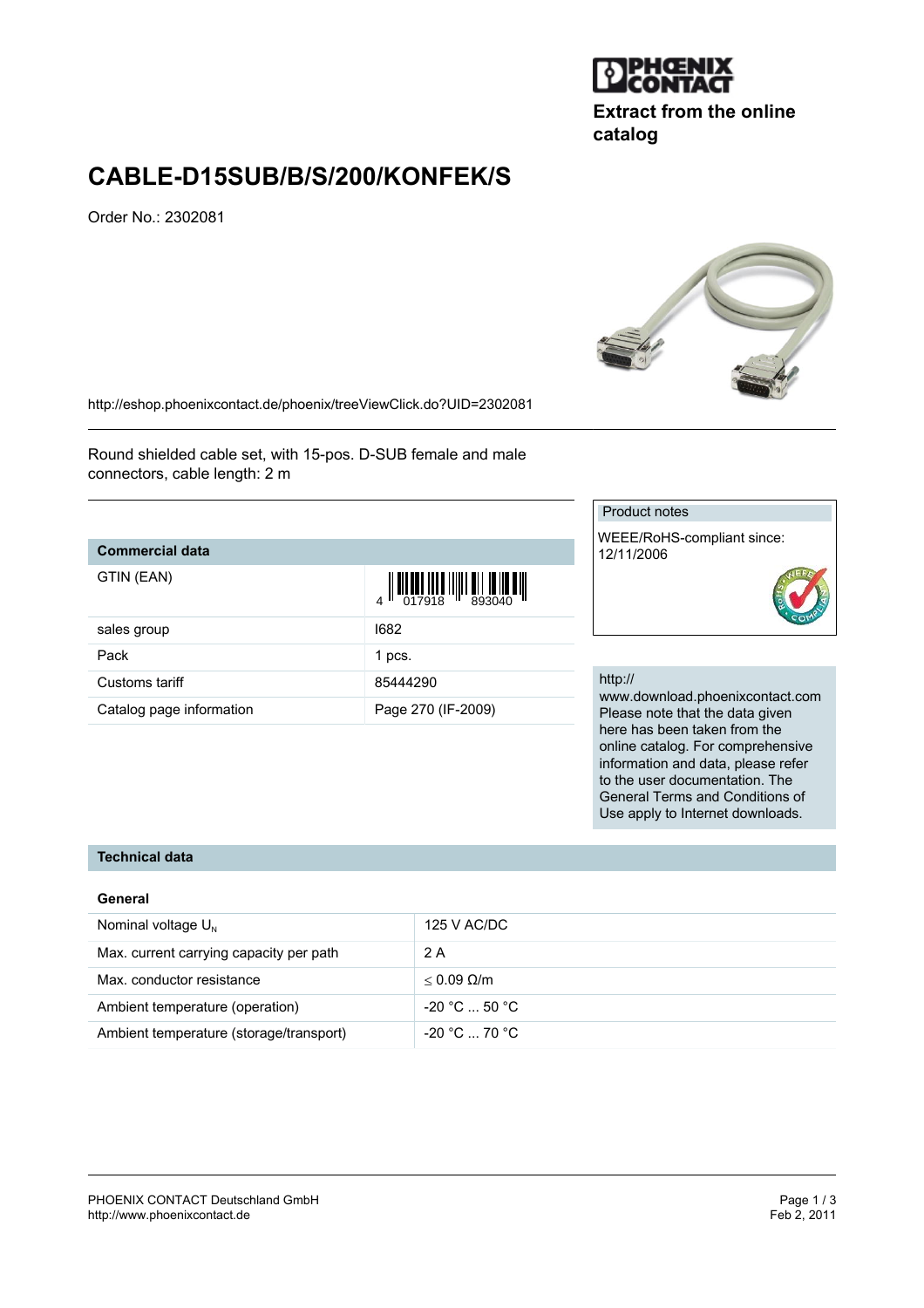## CABLE-D15SUB/B/S/200/KONFEK/S Order No.: 2302081 <http://eshop.phoenixcontact.de/phoenix/treeViewClick.do?UID=2302081>

| Number of positions                | 15                                                 |
|------------------------------------|----------------------------------------------------|
| Number of positions, control side  | 15                                                 |
| Number of connectors, control side |                                                    |
| Number of positions, module side   | 15                                                 |
| Number of connectors, modul side   | 1                                                  |
| Fixed cable length                 | 2 <sub>m</sub>                                     |
| Single wire, cross section         | $0.25$ mm <sup>2</sup>                             |
| <b>AWG</b>                         | 24                                                 |
| External diameter                  | $9 \text{ mm}$                                     |
| Shielding                          | Tinned copper-braided shield, approx. 85% covering |
| Insertion/withdrawal cycles        | > 200                                              |

**Certificates / Approvals**



Certification CUL, GOST, UL